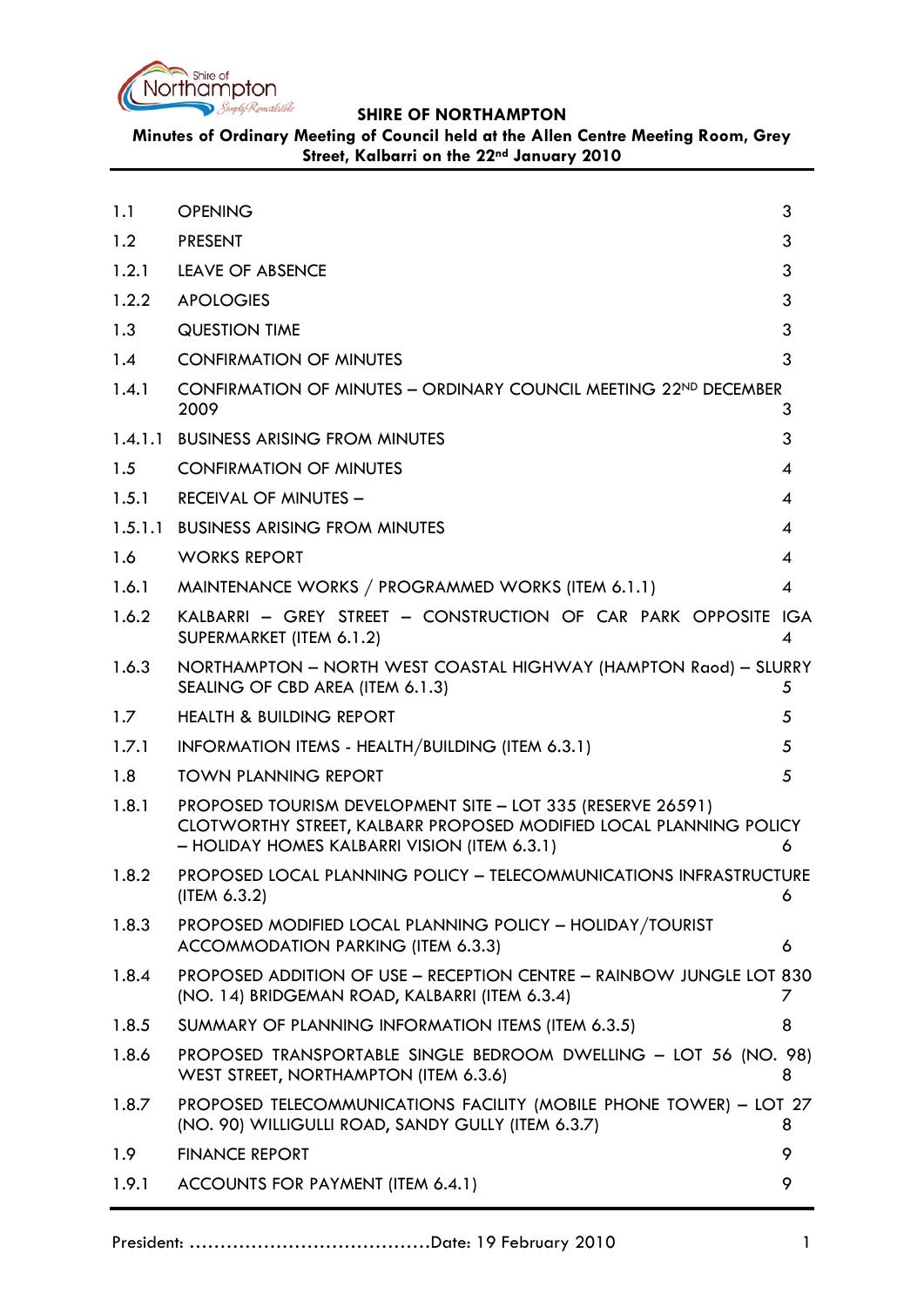

**Minutes of Ordinary Meeting of Council held at the Allen Centre Meeting Room, Grey Street, Kalbarri on the 22nd January 2010**

| 1.9.2  | MONTHLY FINANCIAL STATEMENTS (ITEM 6.4.2)                | 9  |
|--------|----------------------------------------------------------|----|
| 1.9.3  | AUDIT SERVICES - ADDITION OF PARTNER (ITEM 6.4.3)        | 9  |
| 1.9.3  | BUSH FIRES ACT 1954 - NOTICE OF EXEMPTION (ITEM 6.4.4)   | 9  |
| 1.10   | ADMINISTRATION AND CORPORATE REPORT                      | 11 |
| 1.10.1 | COMPLIANCE AUDIT RETURN 2009 (ITEM 6.5.1)                | 11 |
| 1.10.2 | TOODYAY FIRE APPEAL (ITEM 6.5.2)                         | 11 |
| 1.10.3 | PORT GREGORY PUBLIC TOILET (ITEM 6.5.3)                  | 11 |
| 1.10.4 | LEASE - LOT 483 STEPHEN STREET - CHILD CARE (ITEM 6.5.4) | 11 |
| 1.10.5 | GEORGE GREY DRIVE - DEDICATION OF A SECTION (ITEM 6.5.5) | 11 |
| 1.10.6 | INJURY COMPENSATION CLAIM - HAYLEY BENNETT (ITEM 6.5.6)  | 12 |
| 1.11   | <b>PRESIDENTS REPORT</b>                                 | 12 |
| 1.12   | DEPUTY PRESIDENTS REPORT                                 | 12 |
| 1.13   | <b>COUNCILLORS REPORT</b>                                | 12 |
| 1.13.1 | <b>CR P GLIDDON</b>                                      | 12 |
| 1.14   | <b>INFORMATION BULLETIN</b>                              | 13 |
| 1.15   | <b>NEW ITEMS OF BUSINESS</b>                             | 13 |
| 1.15.1 | MEETING WITH THE TOURISM MINISTER                        | 13 |
| 1.16   | NEXT MEETING OF COUNCIL                                  | 13 |
| 1.17   | <b>CLOSURE</b>                                           | 13 |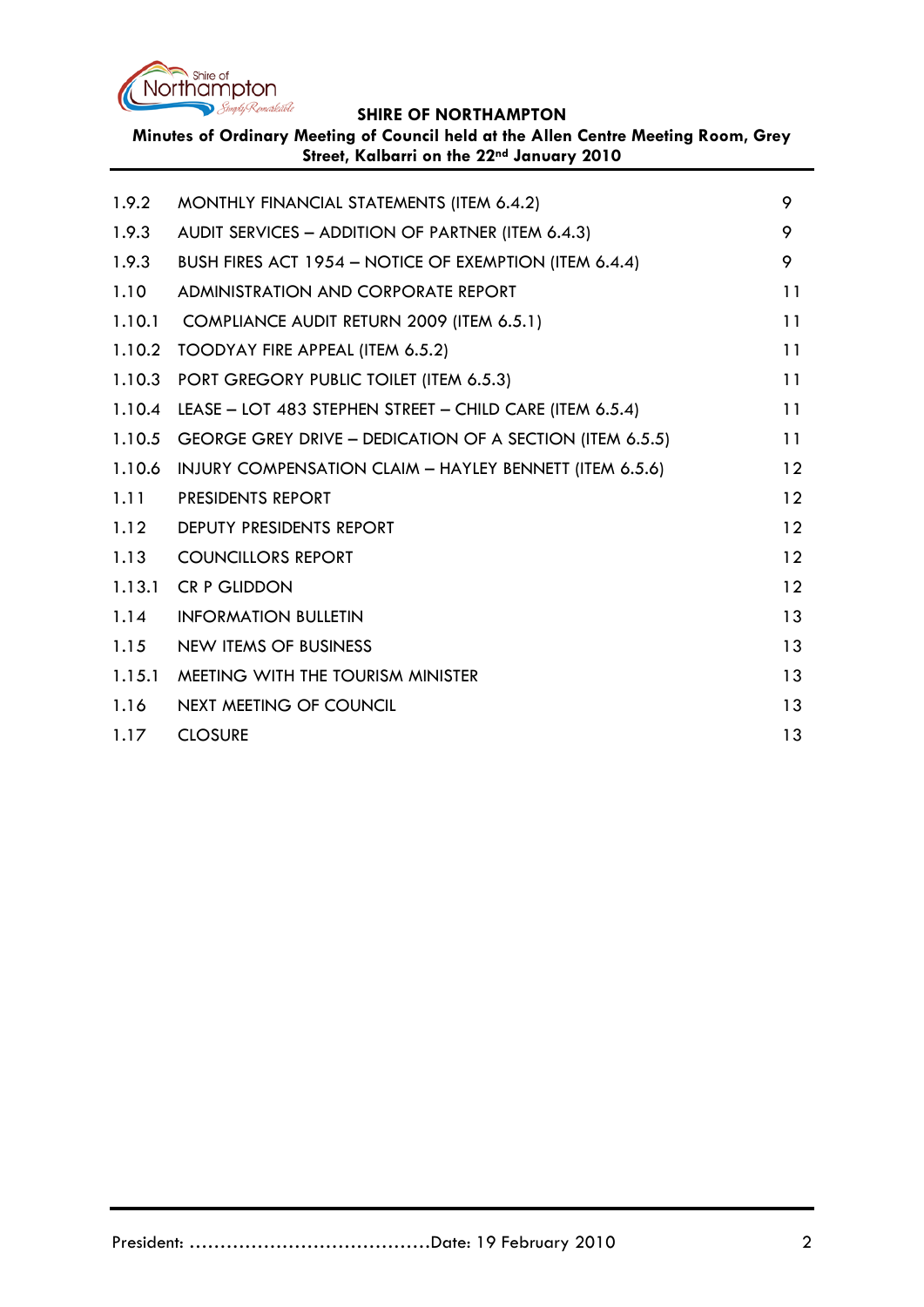

**Minutes of Ordinary Meeting of Council held at the Allen Centre Meeting Room, Grey Street, Kalbarri on the 22nd January 2010**

#### **1.1 OPENING**

The President thanked all members present for their attendance, welcomed all Councillors and declared the meeting open at 1.00pm.

## <span id="page-2-0"></span>**1.2 PRESENT**

| Cr G Wilson                | President                      | Northampton Ward |
|----------------------------|--------------------------------|------------------|
| Cr L Parker                | Deputy President               | Kalbarri Ward    |
| Cr G Leggett               |                                | Northampton Ward |
| Cr S Penn                  |                                | Kalbarri Ward    |
| Cr J Booth                 |                                | Kalbarri Ward    |
| Cr P Gliddon               |                                | Kalbarri Ward    |
| Mr Garry Keeffe            | <b>Chief Executive Officer</b> |                  |
| Mr Jamie Criddle           | Deputy Chief Executive Officer |                  |
| <b>Mrs Hayley Williams</b> | <b>Principal Town Planner</b>  |                  |
| Mr Glenn Bangay            | EHO/Building Surveyor          |                  |

## <span id="page-2-1"></span>**1.2.1 LEAVE OF ABSENCE**

Nil.

#### <span id="page-2-2"></span>**1.2.2 APOLOGIES**

| Cr T Carson        | Northampton Ward |
|--------------------|------------------|
| Cr B Cripps        | Northampton Ward |
| Cr O Simkin        | Northampton Ward |
| Cr S Stock-Standen | Northampton Ward |

#### <span id="page-2-3"></span>**1.3 QUESTION TIME**

There were members of the public present but no questions were put to the Council.

#### <span id="page-2-5"></span><span id="page-2-4"></span>**1.4 CONFIRMATION OF MINUTES**

| 1.4.1 | <b>CONFIRMATION OF MINUTES - ORDINARY COUNCIL MEETING 18th</b> |
|-------|----------------------------------------------------------------|
|       | DECEMBER 2009                                                  |

Moved Cr GLIDDON, seconded Cr PENN

That the minutes of the Ordinary Meeting of Council held on the 18<sup>th</sup> December 2009 be confirmed as a true and correct record.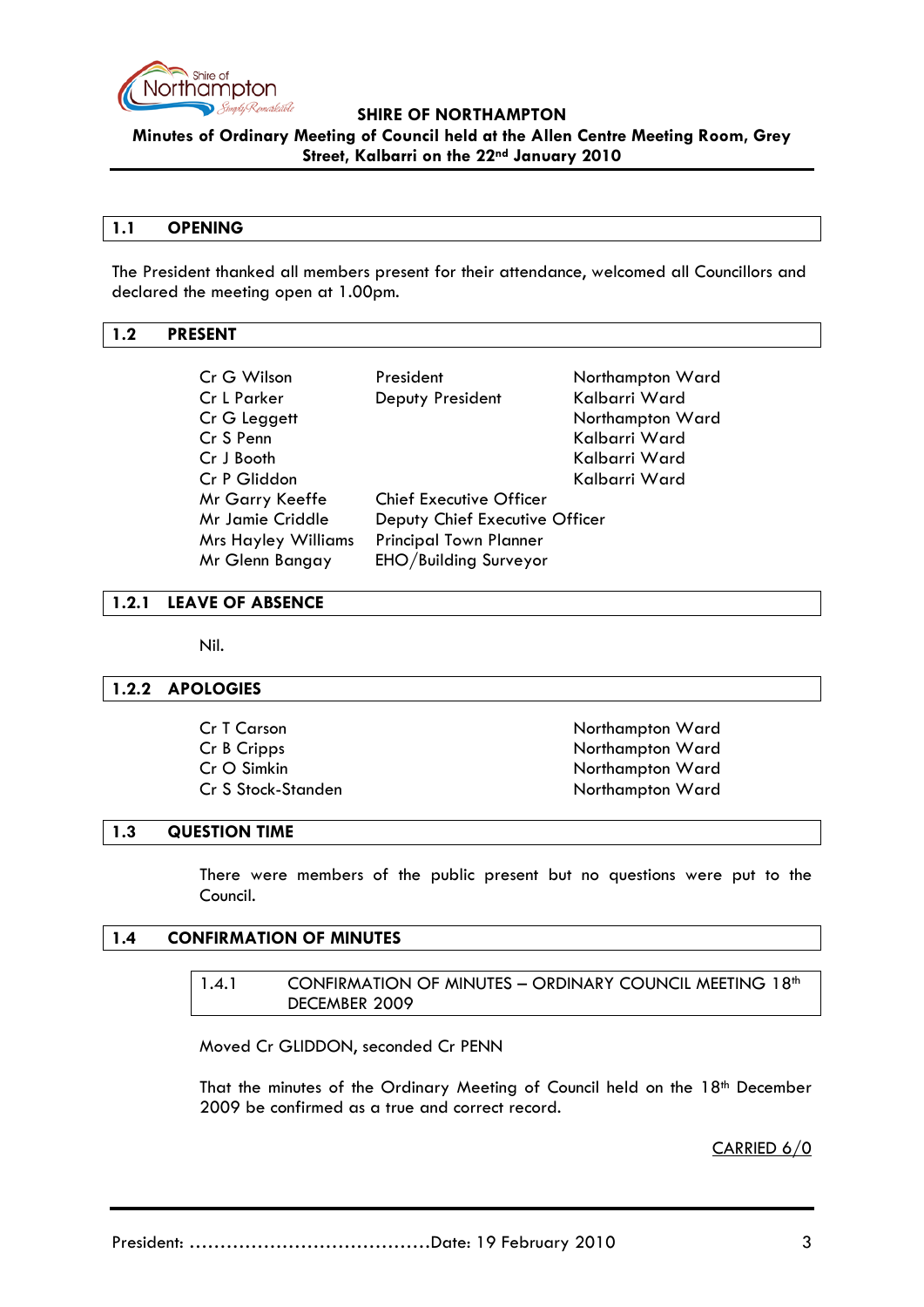

**Minutes of Ordinary Meeting of Council held at the Allen Centre Meeting Room, Grey Street, Kalbarri on the 22nd January 2010**

#### 1.4.1.1 BUSINESS ARISING FROM MINUTES

Nil.

#### <span id="page-3-1"></span><span id="page-3-0"></span>**1.5 RECEIVAL OF MINUTES**

Nil.

|  | 1.5.1.1 | <b>BUSINESS ARISING FROM MINUTES</b> |
|--|---------|--------------------------------------|
|--|---------|--------------------------------------|

- 12.10.7 Binnu Hall The CEO has met with the builder and works are to commence towards the end of February 2010.
- 12.10.9 –Kalbarri Boat Ramp Proposed Groyne It was advised that Council were successful in obtaining \$10,000 from the Midwest ACC for the construction of a sand bag groyne at the Kalbarri Boat Ramp and Recreation Jetty area. This work would coincide with the Horrocks foreshore restoration works.

## **1.6 WORKS REPORT**

1.6.1 MAINTENANCE WORKS/PROGRAMMED WORKS (ITEM 6.1.1)

Noted.

1.6.2 KALBARRI – GREY STREET CONSTRUCTION OF CARPARK OPPOSITE IGA SUPERMARKET (ITEM 6.1.2)

Moved Cr BOOTH, seconded Cr GLIDDON

That Council request from the owner of Lot 128 Grey Street Kalbarri a contribution amount of \$48,511 towards the construction of a car park opposite Lot 128 Grey Street Kalbarri. In addition the following conditions be formally agreed to prior to the start of works.

- 1. That the car park be placed on the foreshore opposite Lot 128 Grey Street with little if any disadvantage to neighbouring properties.
- 2. The unsealed car park area to the west of the proposed site upon completion of works be grassed or vegetated to ensure the foreshore area remains essentially the same size for the general public.
- 3. The proposed car park be for general parking use and not limited to property/business (Lot 128 Grey Street) patrons only. The land is to remain as foreshore reserve vested in the Shire of Northampton with no ownership by the current or future property/business (Lot 128 Grey Street) owners.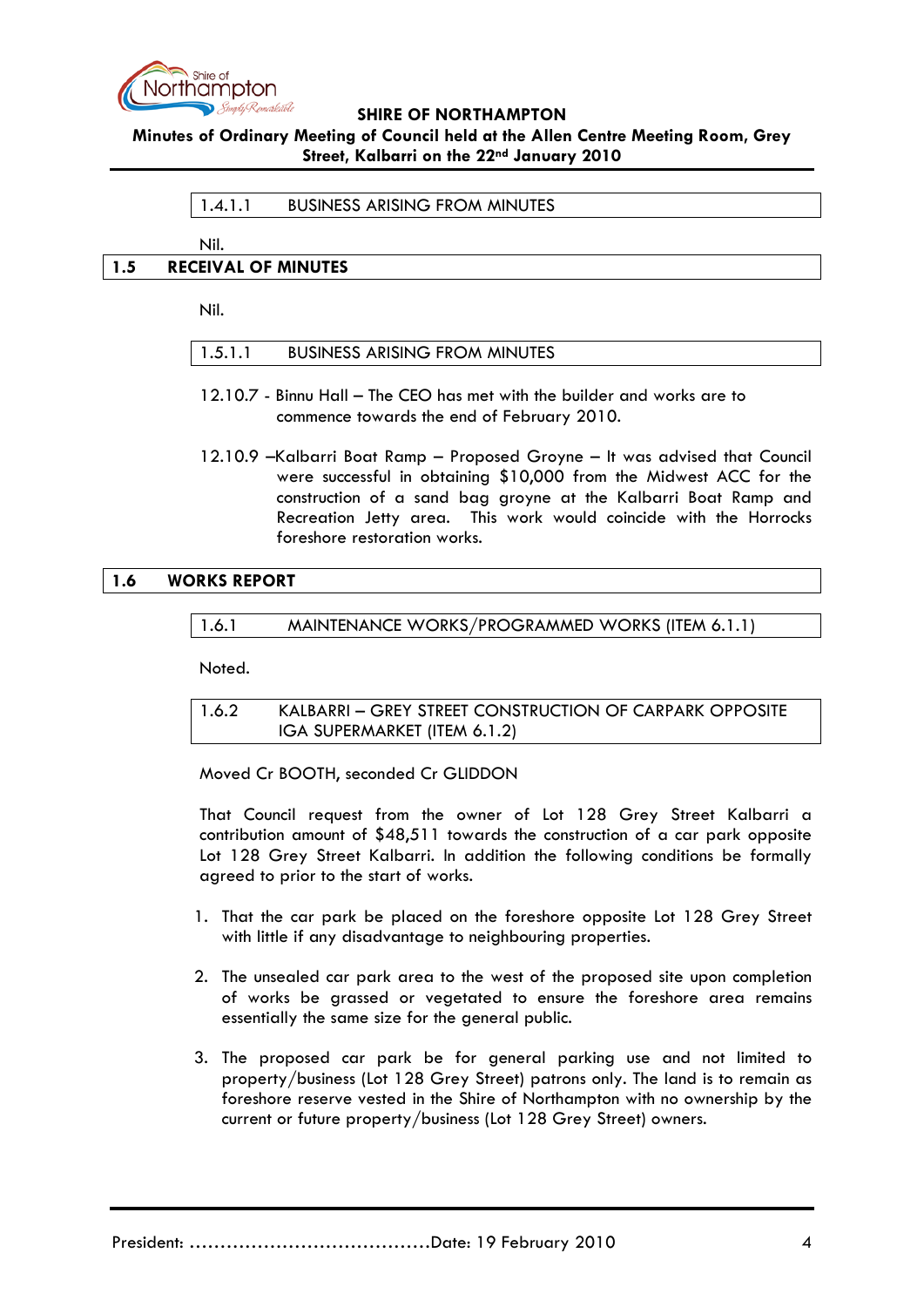

# **Minutes of Ordinary Meeting of Council held at the Allen Centre Meeting Room, Grey Street, Kalbarri on the 22nd January 2010**

- 4. That the current owner of the property/business (Lot 128 Grey Street) be responsible for the funding or contribution of \$48,511 being 50% of the total construction costs of the works. Contribution and method of payment to be agreed in writing prior to the commencement of works.
- 5. The Shire of Northampton be responsible for remaining contribution for the construction of the car park and public liability and third party insurance coverage as well as the future maintenance requirements of the site such as resealing and remarking of white lining etc.
- 6. The property/business (Lot 128 Grey Street) owner may wish to seek their own public liability and third party insurance coverage over the proposed car park area as a precaution against any possible litigation.
- 7. Provision for long vehicles be incorporated into the site plan.

CARRIED 6/0

| 1.6.3 | NORTHAMPTON - NORTH WEST COASTAL HIGHWAY (HAMPTON |
|-------|---------------------------------------------------|
|       | ROAD) – SLURRY SEALING OF CBD AREA (ITEM 6.1.1)   |

Moved Cr LEGGETT, seconded Cr PENN

That Council carries out works to slurry seal the parking bay area's from Stephen Street to Essex Street along the North West Coastal Highway (Hampton Road) and the road fishtail areas of Mary Street east, Essex Street west in association with Main Roads Western Australia slurry sealing works along North West Coastal Highway. With funds approved for use from Council's roadwork reserve funds to a total of approximately \$35,685 (plus GST).

#### CARRIED BY ABSOLUTE MAJORITY 6/0

#### **1.7 HEALTH & BUILDING REPORT**

#### 1.7.1 INFORMATION ITEMS – HEALTH/BUILDING (ITEM 6.2.1)

Moved Cr BOOTH, seconded Cr LEGGETT

<span id="page-4-0"></span>That Council increase the current refuse service to four (4) bulk waste bins at Half Way Bay over the Easter period and this be declared authorised expenditure.

CARRIED BY ABSOLUTE MAJORITY 6/0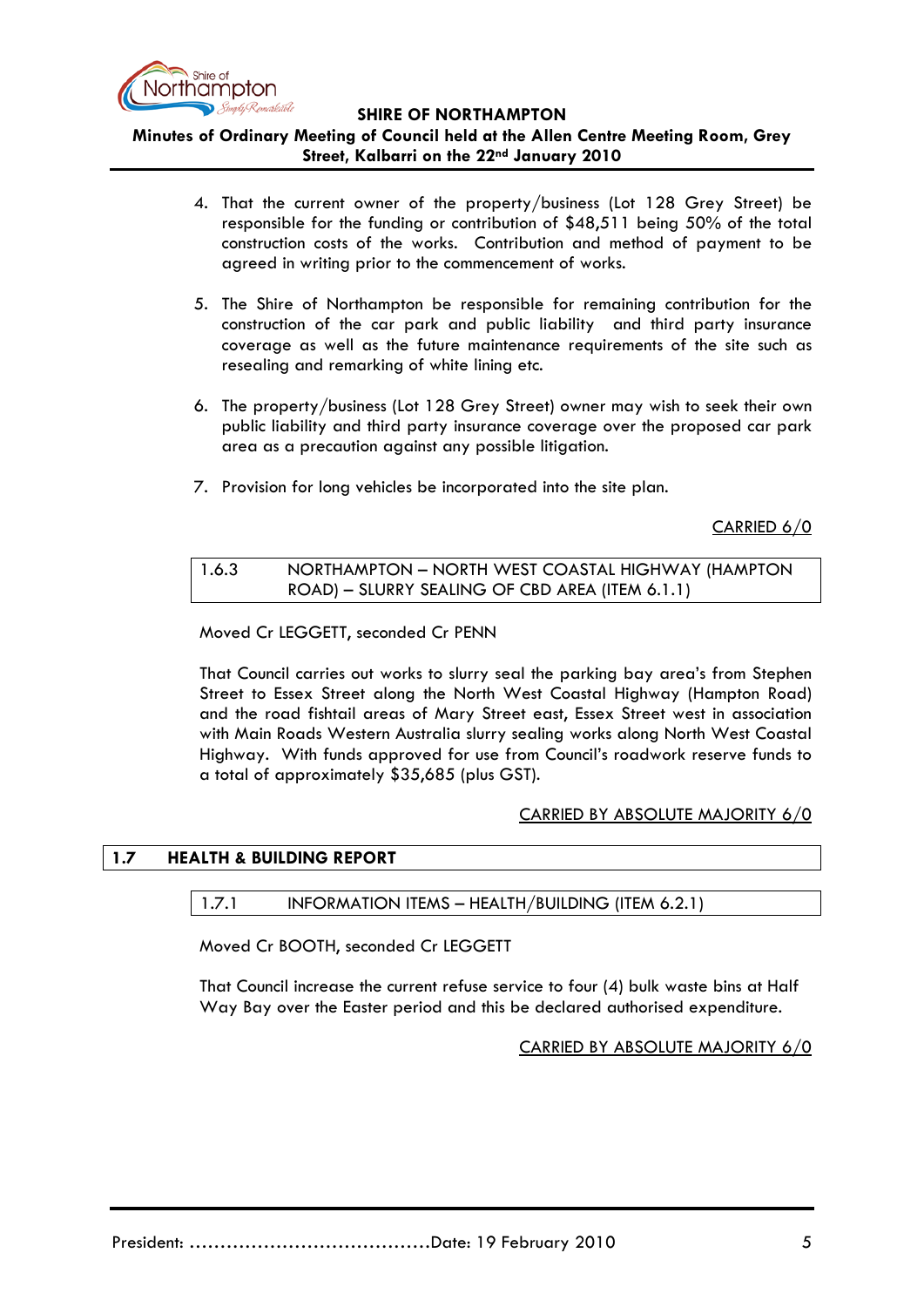

**Minutes of Ordinary Meeting of Council held at the Allen Centre Meeting Room, Grey Street, Kalbarri on the 22nd January 2010**

## **1.8 TOWN PLANNING REPORT**

1.8.1 PROPOSED MODIFIED LOCAL PLANNING POLICY – HOLIDAY HOMES KALBARRI VISION I (ITEM 6.3.1)

Moved Cr GLIDDON, seconded Cr PENN

That Council, pursuant to Clause 8.9 of Town Planning Scheme No. 9 adopt the modified "Holiday Homes – Kalbarri Vision" Local Planning Policy (attached to Item 6.3.1 of the January 2010 Town Planning Report) for the purposes of advertising.

CARRIED 6/0

## 1.8.2 PROPOSED LOCAL PLANNING POLICY – TELECOMMUNICATIONS INFRASTRUCTURE (ITEM 6.3.2)

Moved Cr BOOTH, seconded Cr LEGGETT

That Council, pursuant to clause 11.6.2 of *Town Planning Scheme No. 6*, clause 10.2.2 of *Town Planning Scheme No. 8* and clause 8.9.2 of *Town Planning Scheme No. 9*, adopt the "Telecommunications Infrastructure" Local Planning Policy (attached to Item 6.3.2 of the January 2010 Town Planning Report) for the purposes of advertising.

CARRIED 6/0

## 1.8.3 PROPOSED MODIFIED LOCAL PLANNING POLICY – HOLIDAY/TOURIST ACCOMMODATION PARKING (ITEM 6.3.3)

Moved Cr PENN, seconded Cr GLIDDON

That Council, pursuant to clause 11.6.2 of *Town Planning Scheme No. 6*, clause 10.2.2 of *Town Planning Scheme No. 8* and clause 8.9.2 of *Town Planning Scheme No. 9*, adopt the modified "Holiday/Tourist Accommodation Car Parking" Local Planning Policy (attached to Item 6.3.3 of the January 2010 Town Planning Report) for the purposes of advertising.

CARRIED 6/0

1.8.4 PROPOSED ADDITION OF USE – RECEPTION CENTRE – RAINBOW JUNGLE LOT 830 (NO. 14) BRIDGEMAN ROAD, KALBARRI (ITEM 6.3.4)

Moved Cr PENN, seconded Cr GLIDDON

That Council: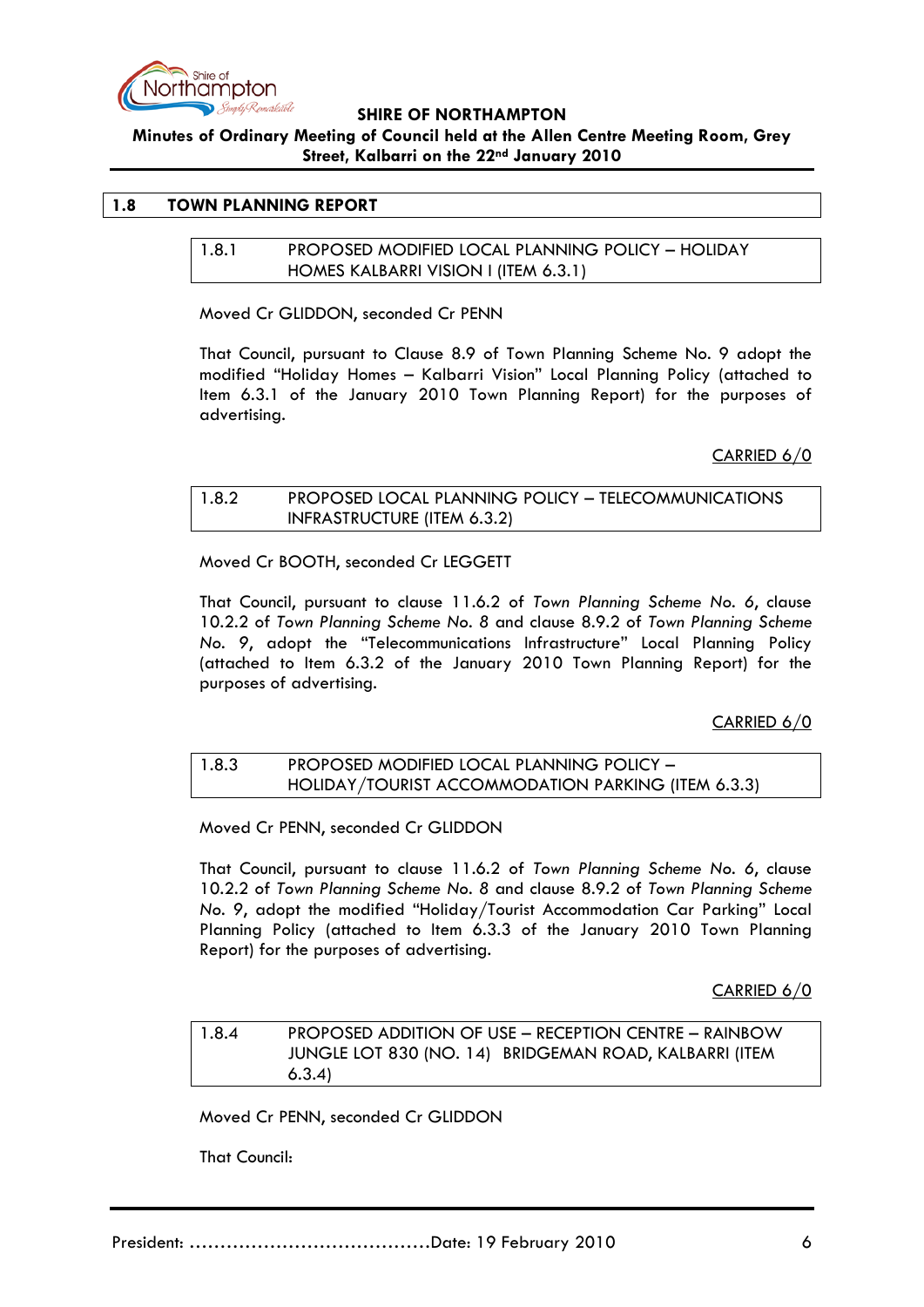

## **SHIRE OF NORTHAMPTON Minutes of Ordinary Meeting of Council held at the Allen Centre Meeting Room, Grey Street, Kalbarri on the 22nd January 2010**

1. Dismiss the submission against the proposed reception centre; and

2. Grant Planning Approval for a "Reception Centre" on Lot 830 (No. 14) Bridgeman Road, Kalbarri subject to the following conditions:

(a) Development shall be in accordance with the attached approved plan(s) dated 22 January, 2010 and subject to any modifications required as a consequence of any condition(s) of this approval. The endorsed plan(s) shall not be modified or altered without the prior written approval of the local government;

(b) If the development/use the subject of this approval is not substantially commenced within a period of 2 years after the date of the determination the approval shall lapse and be of no further effect;

(c) Any additions to or change of use of any part of the building or land (not the subject of this approval) requires further application and planning approval for that use / addition;

(d) The operating times for the reception centre shall be limited to the hours of 5.30pm to 11pm, unless otherwise approved by the local government;

(e) The Reception Centre is to be occupied by no more than 250 persons at any one time;

(f) The operations of the Reception Centre shall be limited to one function per month, unless further approval from the local government is obtained;

(g) Any lighting device is to be positioned and shielded as not to cause any glare nuisance to any nearby residents or passing motorists;

(h) No signs are to be erected on the lot without the local government's approval;

(i) Compliance is required with the Building Code of Australia;

(j) Compliance is required with the Environmental Protection (Noise) Regulations 1997;

(k) Compliance is required with the Health (Public Buildings) Regulations 1992; and

(l) Compliance is required with the Food Act and Food Regulations (2009); and

(m) Compliance is required with the Liquor Control Act (1988).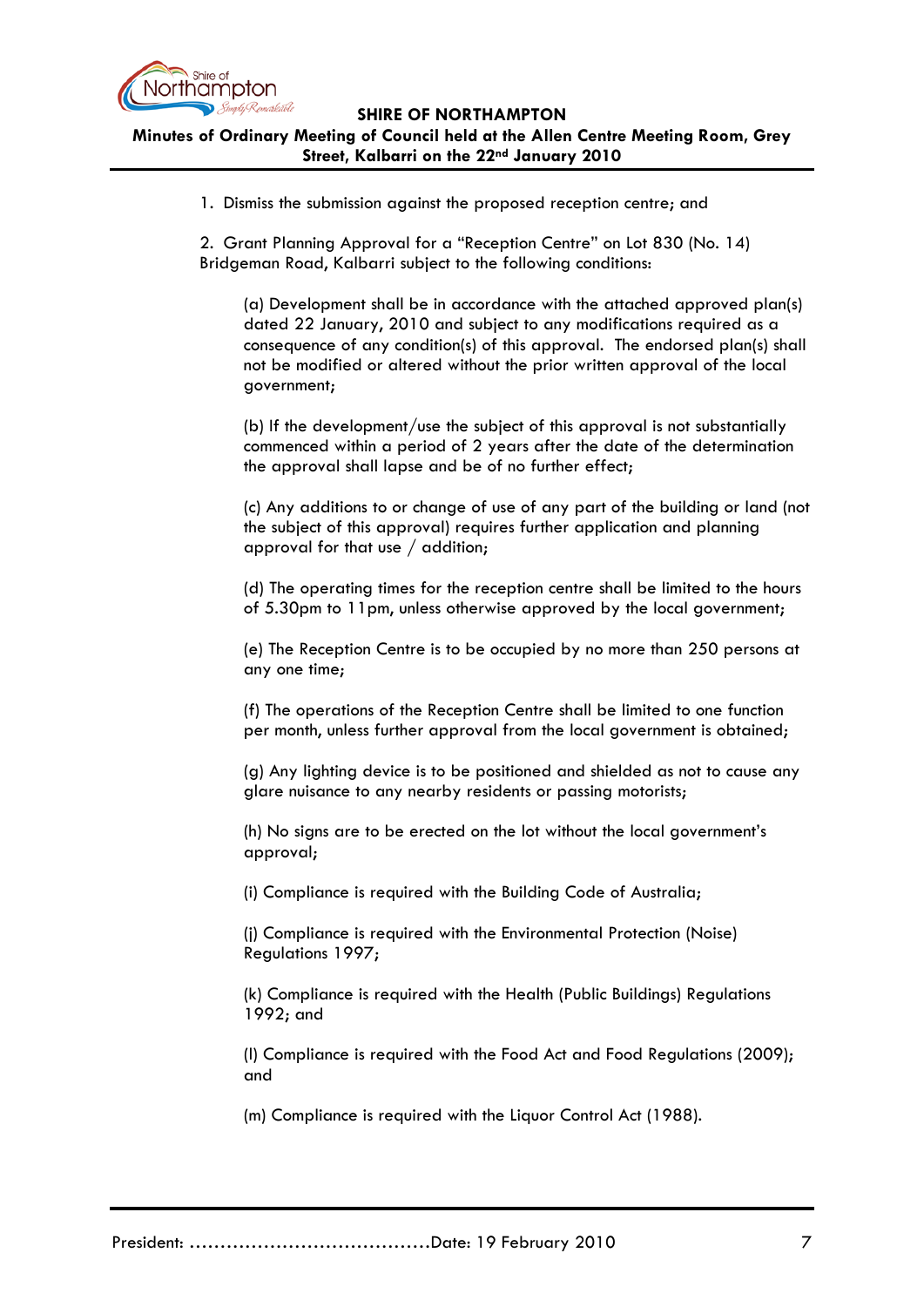

# **Minutes of Ordinary Meeting of Council held at the Allen Centre Meeting Room, Grey Street, Kalbarri on the 22nd January 2010**

# Advice Note

i. In regards to Conditions (j)-(l) the Applicant is advised to liaise with the Shire's Environmental Health Officers to ensure that the operations of the reception centre are in compliance with the abovementioned regulations.

CARRIED 6/0

| 1.8.5 | SUMMARY OF PLANNING INFORMATION ITEMS (ITEM 6.3.5) |
|-------|----------------------------------------------------|
|-------|----------------------------------------------------|

Noted.

1.8.6 PROPOSED TRANSPORTABLE SINGLE BEDROOM DWELLING – LOT 56 (NO. 98) WEST STREET, NORTHAMPTON (ITEM 6.3.6)

# Moved Cr PARKER, seconded Cr BOOTH

## That Council:

- 1. Determine that a "single bedroom dwelling" is a use that is consistent with the objectives of the "Residential" zone under Town Planning Scheme No. 6 – Northampton;
- 2. Further determine that the Application for Planning Approval for a Transportable Single Bedroom Dwelling on Lot 56 (No. 98) West Street, Northampton be publicly advertised for a period of 21 days; and

# Advice Note:

At the completion of advertising should Council resolve to grant Planning Approval and additional condition will be applied requiring the lot to be fenced to the approval of the Local Government.

CARRIED 6/0

1.8.7 PROPOSED TELECOMMUNICATIONS FACILITY (MOBILE PHONE TOWER) – LOT 27 (NO. 90) WILLIGULLI ROAD, SANDY GULLY (ITEM 6.3.7)

Moved Cr LEGGETT, seconded Cr GLIDDON

That Council:

- 1. Determine that a "Telecommunications Facility mobile phone tower and associated infrastructure" is a use that is consistent with the objectives of the "Rural" zone under *Town Planning Scheme No. 6 – Northampton*; and
- 2. Further determine that the Application for Planning Approval for a "Telecommunications Facility – mobile phone tower and associated infrastructure" on Lot 27 (No. 90) Willigulli Road, Sandy Gully be publicly advertised for a period of 21 days.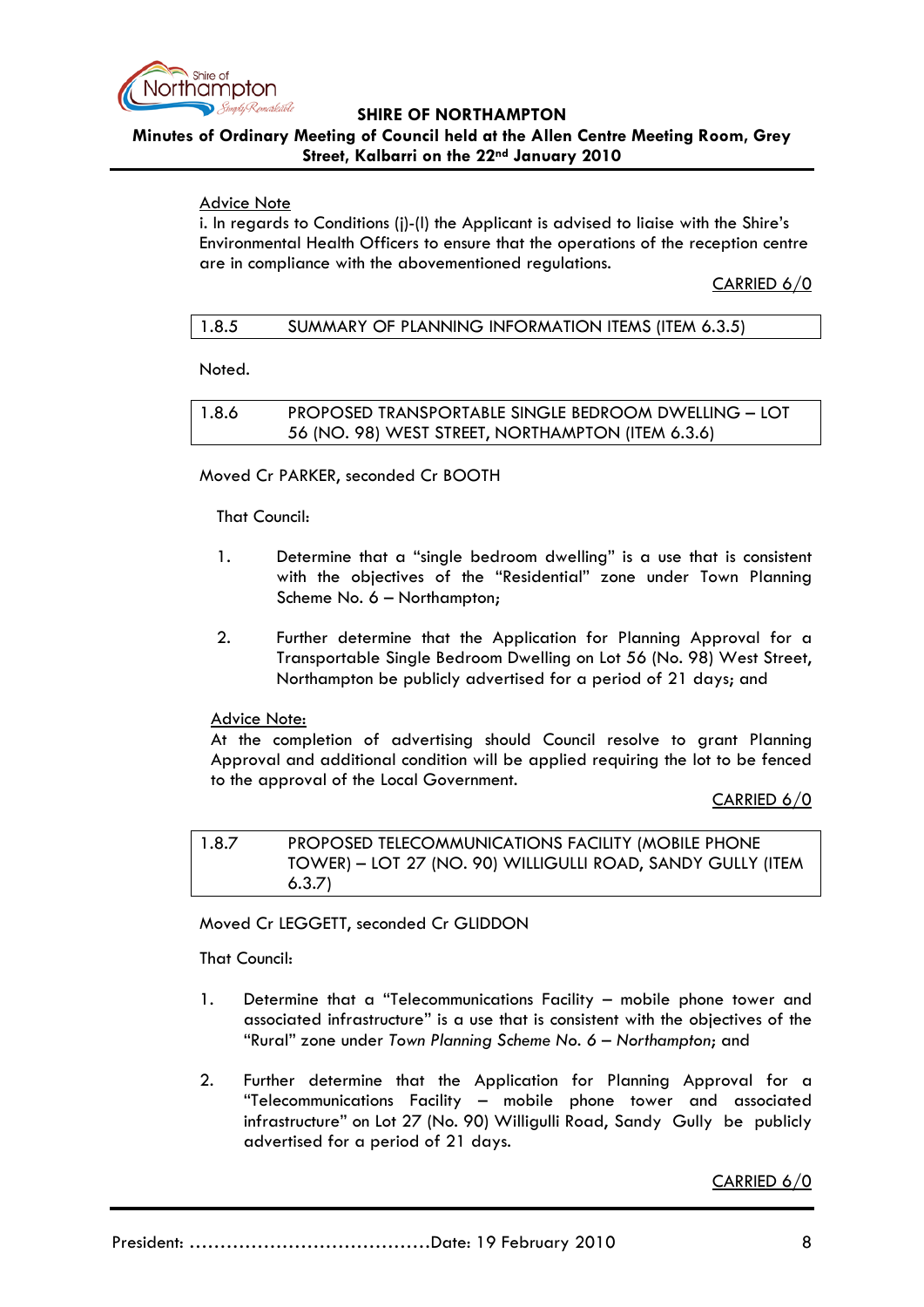

## **Minutes of Ordinary Meeting of Council held at the Allen Centre Meeting Room, Grey Street, Kalbarri on the 22nd January 2010**

# **1.9 FINANCE REPORT**

## 1.9.1 ACCOUNTS FOR PAYMENT (ITEM 6.4.1)

Moved Cr GLIDDON, seconded Cr BOOTH

That Municipal Fund Cheques 18160 to 18186 inclusive, totalling \$199,541.02; Municipal EFT payments numbered EFT7232 to EFT7322 inclusive totalling \$419,129.05 and Trust Fund Cheque 1740 totalling \$500.00, be passed for payment and the items therein be declared authorised expenditure.

## CARRIED BY AN ABSOLUTE MAJORITY 6/0

## 1.9.2 MONTHLY FINANCIAL STATEMENTS (ITEM 6.4.2)

Moved Cr PENN, seconded Cr LEGGETT

That Council adopts the Monthly Financial Report for the period ending 31 December 2009 and notes any material variances greater than \$5,000.

CARRIED 6/0

#### 1.9.3 AUDIT SERVICES – ADDITION OF PARTNER (ITEM 6.4.3)

Moved Cr GLIDDON, seconded Cr BOOTH

That Council in accordance with Section 7.3 of the Local Government Act 1995 appoint Mr. G Godwin in addition to Mr. D J Tomasi and Mr. R Swarbreck of UHY Haines Norton Charted Accountants to be Councils Auditors for the remainder of the current contract ending at the final audit for yearend 30<sup>th</sup> June 2009.

CARRIED 6/0

| 1.9.4 | BUSH FIRES ACT 1954 – NOTICE OF EXEMPTION (ITEM 6.4.4) |
|-------|--------------------------------------------------------|
|-------|--------------------------------------------------------|

Moved Cr LEGGETT, seconded Cr PARKER

That Council in accordance with Section 22C of the Bush Fires Act 1954 accept the proposed conditions as amended to enable Western Power to conduct emergency repairs to its infrastructure within the Northampton Shire during Total Fire Ban periods until  $30<sup>th</sup>$  June 2010, subject to the following conditions:

General conditions of works.

• Notification must be made to the Local Government Authority **and** FESA or its representative (e.g. local government fire control officer **and** FESA Regional Operations Centre) before driving a vehicle off road into a fire risk area.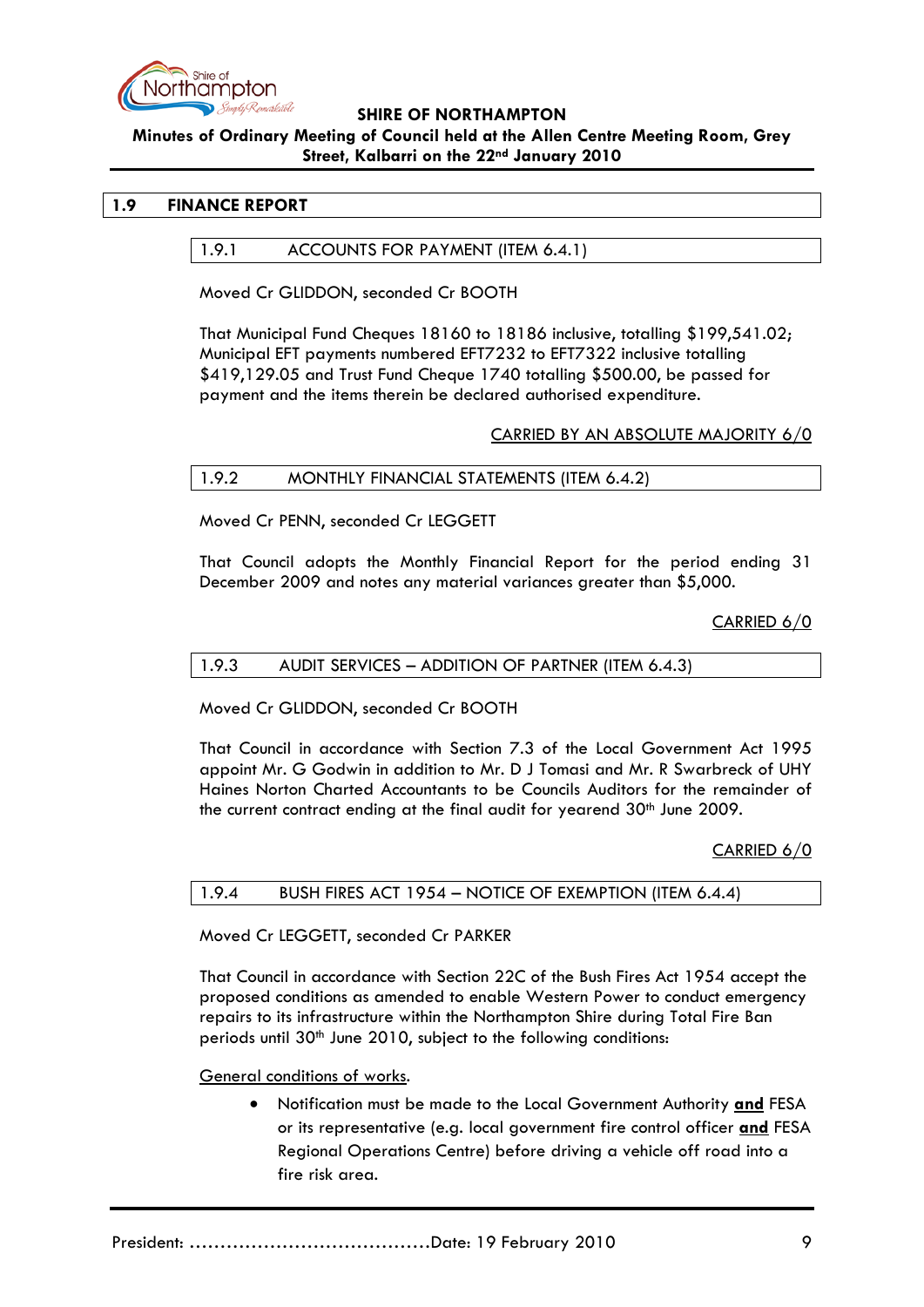

**Minutes of Ordinary Meeting of Council held at the Allen Centre Meeting Room, Grey Street, Kalbarri on the 22nd January 2010**

- If the purpose of proceeding off road is only for the purposes of undertaking a preliminary assessment of the safety or condition of the network then there must be a minimum of two people present, each equipped with at least one fire fighting device being either a 16 litre knapsack spray or a 9 litre pressurised water fire extinguisher..
- If proceeding off road for the purposes of carrying out switching (where there is a risk of arcing) or repairs (as described in item 2.4 below) then:

(i) the full fire prevention resources specified in item 3 below must be available at the work site; and

(ii) vegetation must be managed in accordance with item 4 below.

Repairs being carried out in any location are restricted to only the following tasks:

- (i) Isolation of supply to make safe:
- (ii) Undertaking repairs to fallen poles or powerlines;
- (iii) Removing any vegetation or debris believed to be touching overhead powerlines; or
- (iv) Restoring power supply.

## Fire prevention measures.

- (i) Fire suppression unit comprising a minimum of 400 litres of water, operational pump and 20 m of hose located in close proximity to the worksite.
- (ii) At least one able bodied person capable of operating the fire suppression unit who is not directly involved in the works being undertaken. This person is to remain at the worksite for a further 30 minutes after the work has been completed to ensure there is no residual hot material remaining on the site that may cause a fire to ignite.
- (iii) Every endeavour will be made to prevent any sparks falling outside of the immediate work area.
- (iv) Any fire occurring at the work site, whether extinguished or not, will be reported to the FESA Communications Centre on 93239333, if extinguished by the personnel on site or immediately via 000, if the fire cannot be suppressed.

Clearance of vegetation .

- **(i)** 5m radius surrounding worksite is to be free from flammable material
- **(ii)** Where it is not possible to remove 5 metres of vegetation, it must be thoroughly damped down prior to commencing works.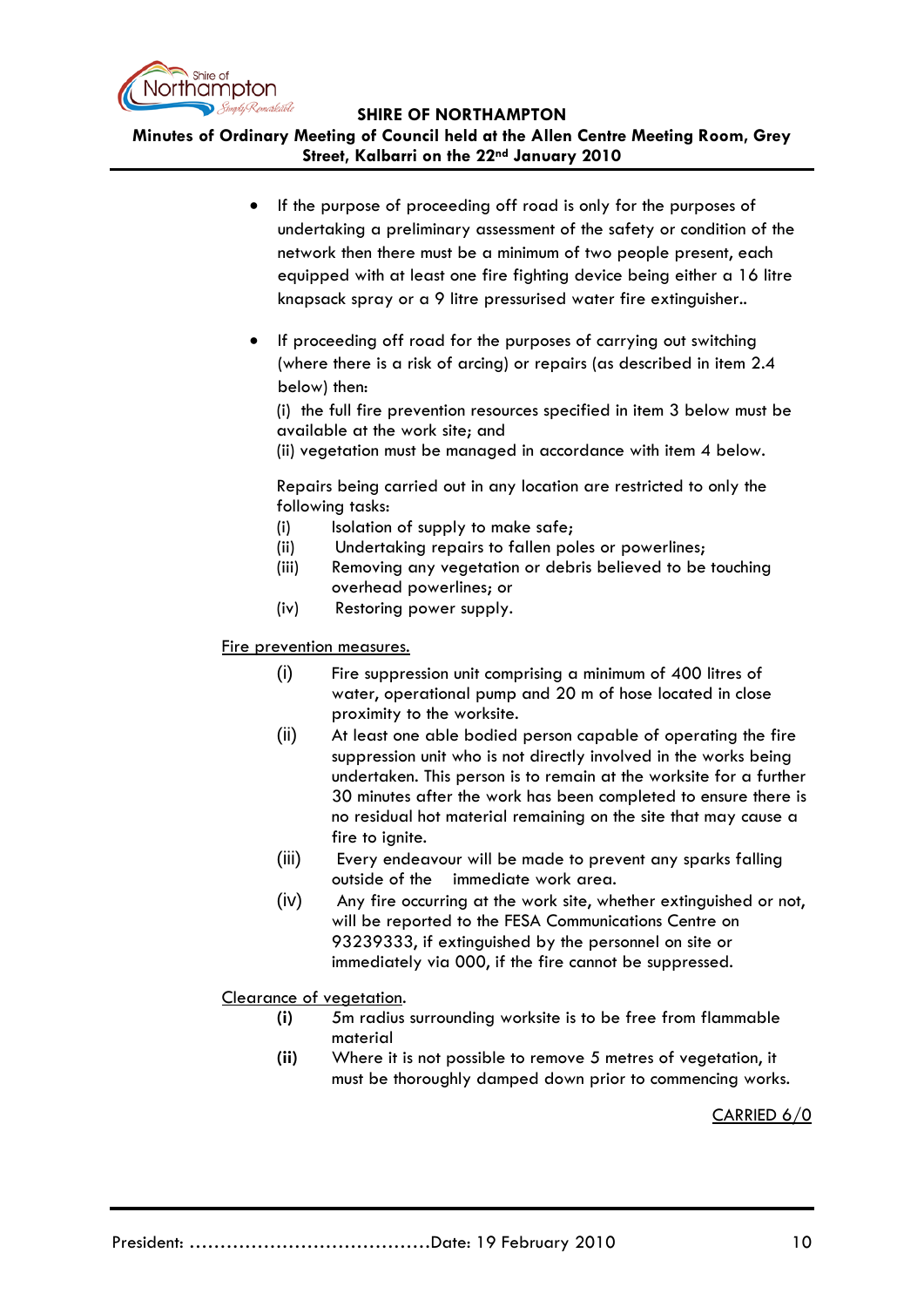

**Minutes of Ordinary Meeting of Council held at the Allen Centre Meeting Room, Grey Street, Kalbarri on the 22nd January 2010**

## **1.10 ADMINISTRATION AND CORPORATE REPORT**

1.10.1 COMPLIANCE AUDIT RETURN 2009 (ITEM 6.5.1)

Moved Cr GLIDDON, seconded Cr BOOTH

That Council formally adopts the Statutory Compliance Return for 2009.

CARRIED 6/0

Moved Cr SIMKIN, seconded Cr CARSON

That Council make a financial contribution of \$2,500 to the Toodyay Bush Fires Appeal.

#### CARRIED BY ABSOLUTE MAJORITY 6/0

## 1.10.3 PORT GREGORY PUBLIC TOILET (ITEM 6.5.3)

Moved Cr PENN, seconded Cr BOOTH

That Council defer this matter to the February meeting to enable Council to conduct an onsite inspection of the Toilets and adjoining residence.

CARRIED 6/0

#### 1.10.4 LEASE – LOT 483 STEPHEN STREET – CHILD CARE (ITEM 6.5.4)

Moved Cr BOOTH, seconded Cr GLIDDON

That Council amend the existing lease for Lot 483 Stephen Street, being the Edna Bandy Centre for child care, by removing all reference to the Northampton Playgroup Association Inc from the lease.

CARRIED 6/0

#### 1.10.5 GEORGE GREY DRIVE – DEDICATION OF A SECTION (ITEM 6.5.5)

Moved Cr GLIDDON, seconded Cr LEGGETT

That Council concur the taking of land, being Lots 300 and 301, the subject of Deposited Plan 64915 contained within the Shire of Northampton and to its dedication as road under Section 56 of the Land Administration Act 1997.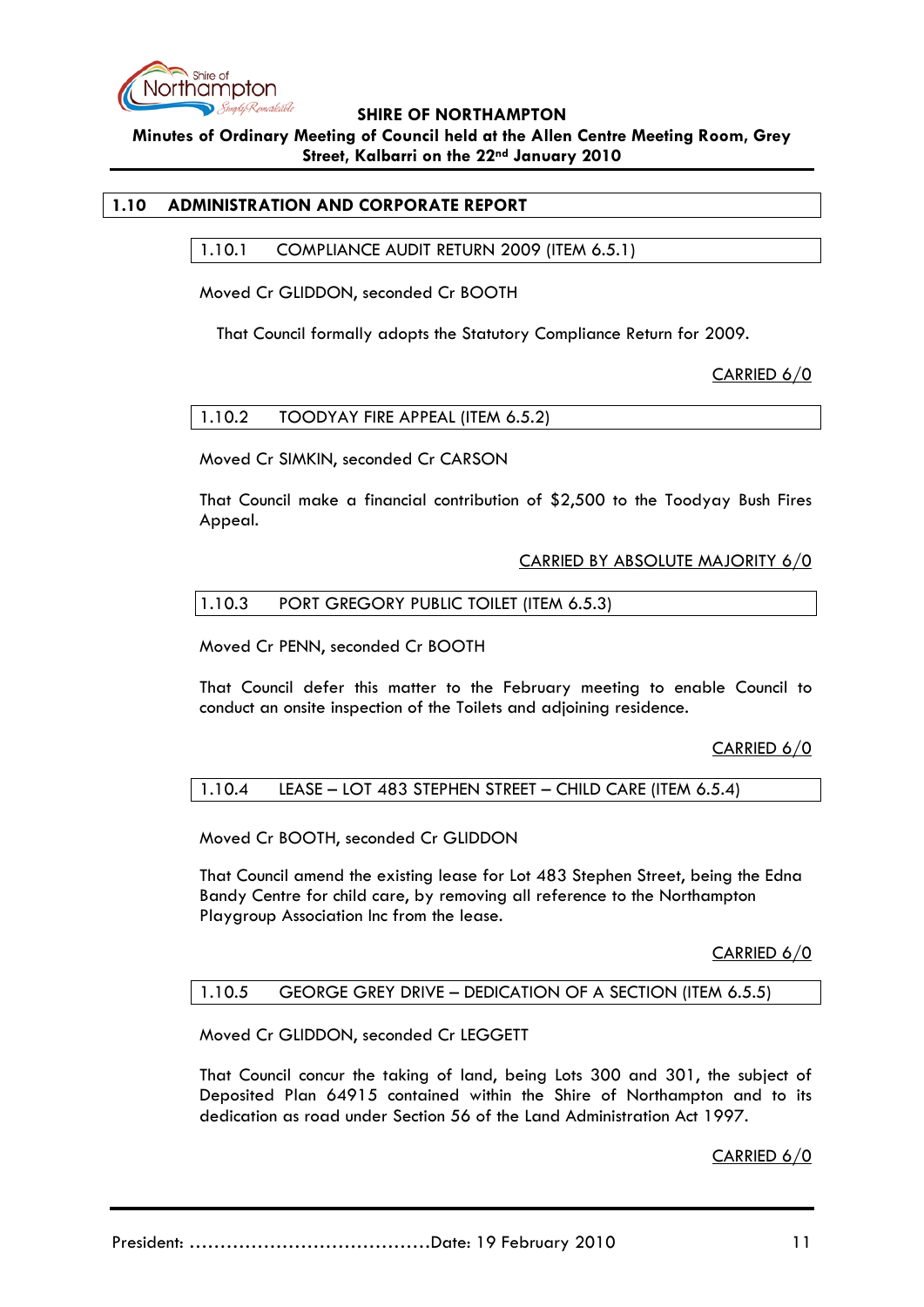

# **Minutes of Ordinary Meeting of Council held at the Allen Centre Meeting Room, Grey Street, Kalbarri on the 22nd January 2010**

1.10.6 INJURY COMPENSATION CLAIM – HAYLEY BENNETT (ITEM 6.5.6)

Moved Cr PARKER, seconded Cr GLIDDON

That Council not make a payment for a compensation as being claimed by M/s Hayley Bennett and she be advised to pursue this matter through her legal advisors accordingly.

CARRIED 6/0

| 1.10.7 BOARD POSITIONS - AUSTRALIA CORAL COAST | (ITEM $6.5.7$ ) |
|------------------------------------------------|-----------------|
|------------------------------------------------|-----------------|

Moved Cr BOOTH, seconded Cr PENN

That Council nominate Cr Gliddon to fill a board position on the Australian Coral Coast Board.

CARRIED 6/0

#### **1.11 PRESIDENTS REPORT**

Nil.

#### **1.12 DEPUTY PRESIDENTS REPORT**

Since the last Council meeting the Deputy President, Cr Parker reported on his attendance at the following:

• Kalbarri Sport & Recreation meeting.

## **1.13 COUNCILLORS REPORT**

#### 1.13.1 CR GLIDDON

Since the last Council meeting Cr Gliddon reported on her attendance to the following:

• Kalbarri Visitor Centre meeting.

## **1.14 INFORMATION BULLETIN**

Noted.

## **1.15 NEW ITEMS OF BUSINESS**

President: …………………………………Date: 19 February 2010 12